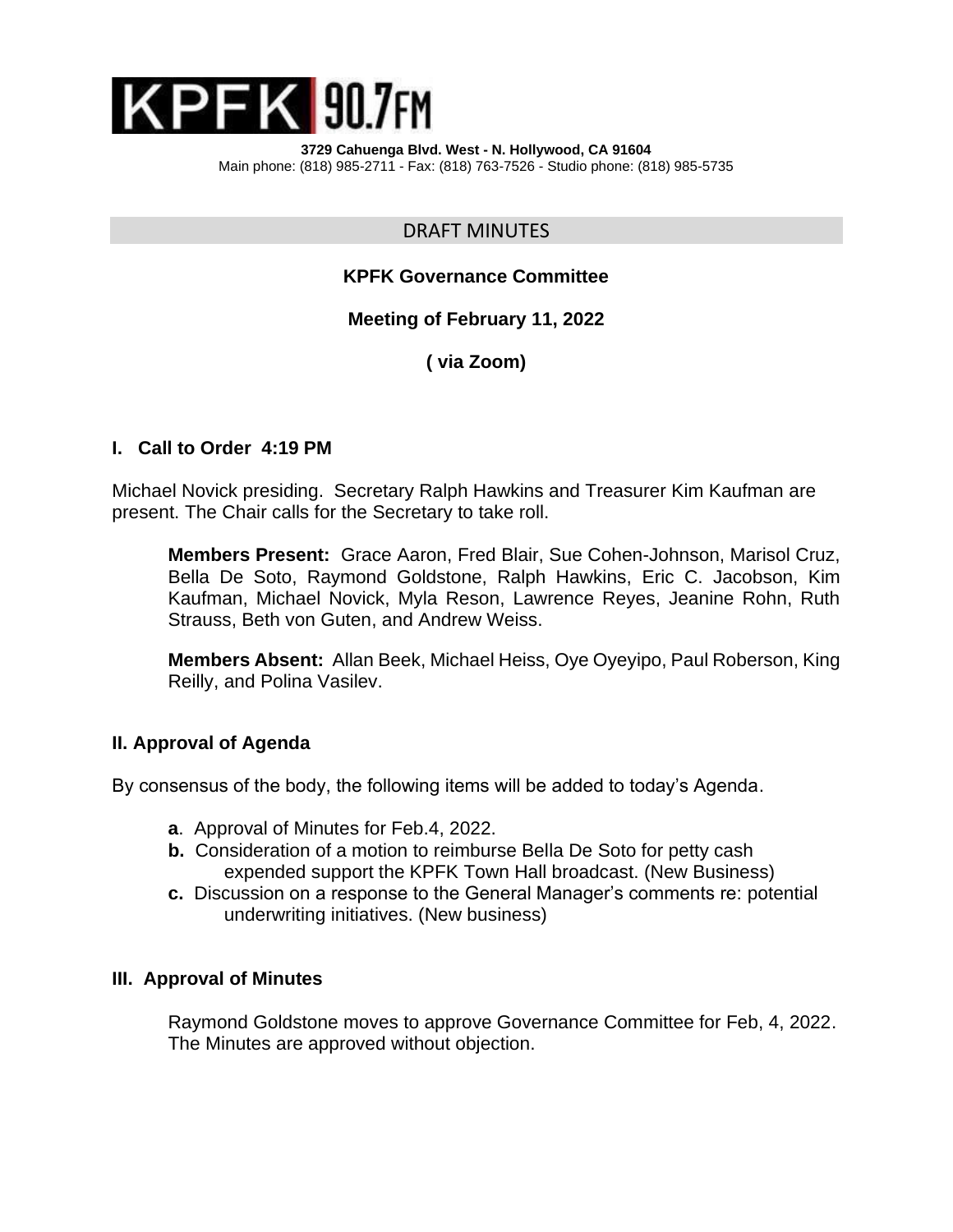

**3729 Cahuenga Blvd. West - N. Hollywood, CA 91604** Main phone: (818) 985-2711 - Fax: (818) 763-7526 - Studio phone: (818) 985-5735

## **IV. Consideration of KPFK policy on Meeting Decorum**

The Motion on the floor from Beth von Gunten is to reaffirm the KPFK policy on Meeting Decorum. The Chair notes the urgent need to enforce decorum but that existing policy is unclear with respect to telephonic meetings. Several members voiced complaints about the indiscriminate use of muting during meetings and the language in the motion makes no reference telephonic meetings or 'muting'.

Grace Aaron advises the body that a policy on Meeting Decorum was approved by the LSB on April 17, 2016 and includes the Pacifica policy "Zero Tolerance for Violence" adopted by the PNB in March 2010. The policy is in force until changed or rescinded and does not require a motion to re-affirm to be enforced.

Grace Aaron advises that in situations where any procedural issues are not addressed by the Bylaws, the Bylaws instruct us to refer to Robert's Rules of Order and that the current edition of Robert's Rules has a section covering telephonic meetings in detail.

**a. Motion to Amend the Amendment**: Beth von Gunten moves to change the language "Upon a third offense at the same meeting, the Chair" to be replaced by "Upon a third offense in the same meeting the Chair or any member of the body"

The Chair instructs the Secretary to take the roll call vote on the motion to amend the amendment. The members present vote as follows:

Grace Aaron (Yes), Fred Blair (Yes), Sue Cohen-Johnson (No), Marisol Cruz (No), Bella De Soto (No), Raymond Goldstone (No), Ralph Hawkins (No),Eric C. Jacobson (Abstain), Kim Kaufman (No), Michael Novick (No), Myla Reson(off-line), Lawrence Reyes (No), Jeanine Rohn (No), Ruth Strauss (Yes), and Beth von Guten (Yes).

The vote totals 5 yea, 9 nay, and two abstentions. The amendment to the amendment fails.

**b. Amendment to Amend the Amendment:** Lawrence Reyes wishes to remove the words 'offense' and 'offender' in Paragraph 4. Jeanine Rohn suggests replacing "offense" with "incident" in -and- "offender" with "member". Lawrence concurs. Discussion ensues re: alternatives and the powers of the Chair. The Chair declares a consensus to move on replacing the language as follows:

"4. Upon a first minor incident offense (interrupting a speaker, for example) the Chair would give the member offender a warning. Upon a second incident offense, a second warning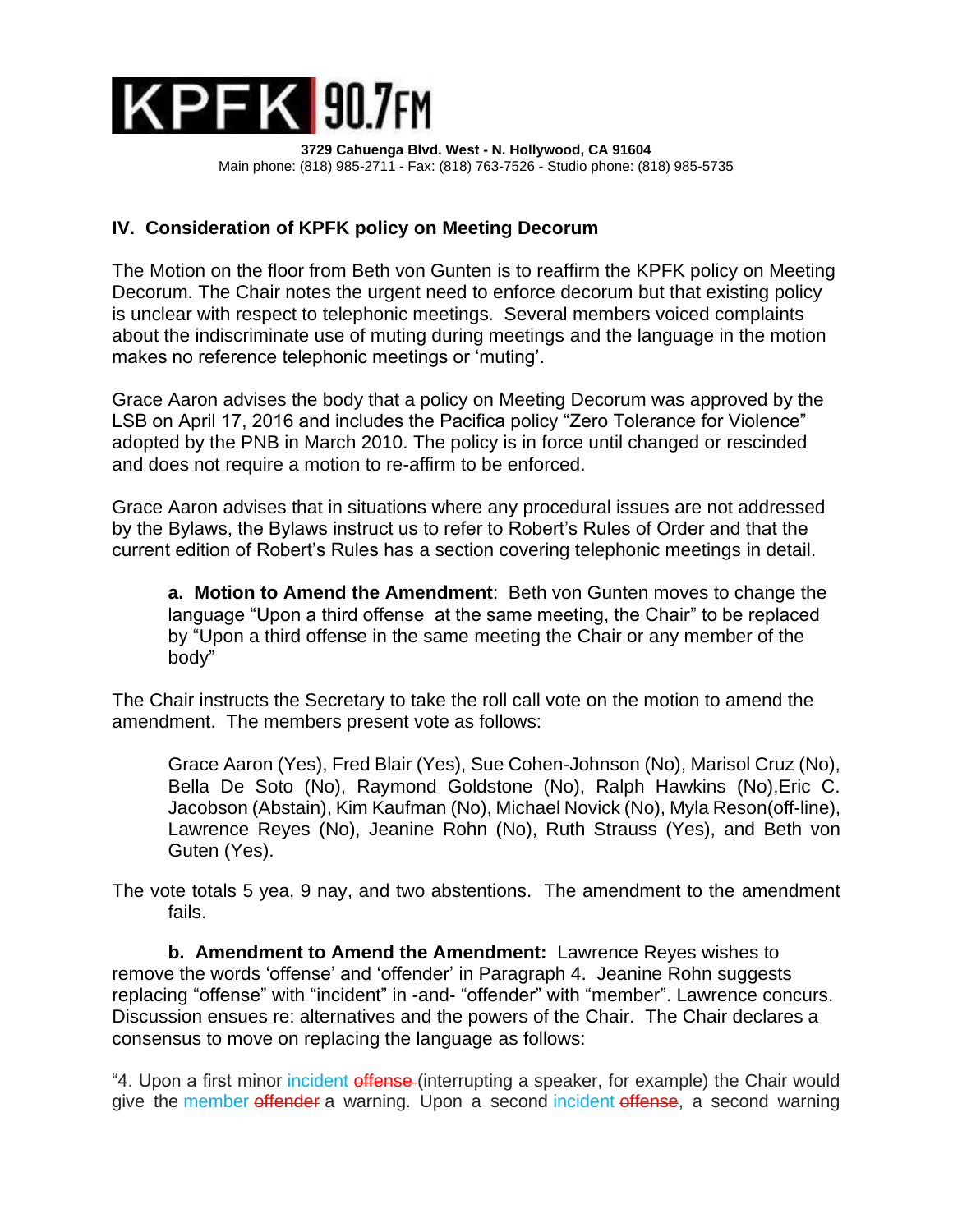# $K$ PF $K$  90.7 $F$ M

**3729 Cahuenga Blvd. West - N. Hollywood, CA 91604** Main phone: (818) 985-2711 - Fax: (818) 763-7526 - Studio phone: (818) 985-5735

should be given. Upon a third incident offense in the same meeting, the Chair may ask the body to consider depriving the member offender of the right to be recognized for the remainder of the meeting. Such a request should be voted on immediately and would not be debatable. If the member offender continues disruptive behavior, s/he will be asked to leave the assembly and, if s/he fails to do so may be barred from future participation."

Raymond Goldstone calls the question. The Chair calls for the vote to be taken. (Andrew Weiss has joined the meeting) and (Myla Reson has rejoined the meeting) The secretary records the member votes as follows:

 Grace Aaron (No), Fred Blair (No), Sue Cohen-Johnson (Yes), Marisol Cruz (Yes), Bella De Soto (Yes), Raymond Goldstone (No), Ralph Hawkins (No), Eric C. Jacobson (Abstain), Kim Kaufman (No), Michael Novick (Yes), Myla Reson (No), Lawrence Reyes (Yes), Jeanine Rohn (Yes), Ruth Strauss (Yes), and Beth von Guten (No), and Andrew Weiss (Yes);

The vote totals 8 yea, 7 nay, and 1 abstention. The amendment is passed and will be incorporated into the main motion.

**c. Amendment to the Main Motion:** Kim Kaufman moves to amend the motion to change the language in Paragraph 4 from "recognized" to "muted". To be clear, the Chair interprets the motion to as follows:

Upon a second offense, a second warning should be given. Upon a third offense in the same meeting, the Chair may ask the body to consider a vote to mute depriving the member offender of the right to be recognized for the remainder of the meeting.

The Chair calls for a roll call vote. The Secretary records the vote as follows:

Grace Aaron (Yes), Fred Blair (Yes), Sue Cohen-Johnson (Yes), Marisol Cruz (No), Bella De Soto (No), Raymond Goldstone (Yes), Ralph Hawkins (Abstain),Eric C. Jacobson (No), Kim Kaufman (Yes), Michael Novick (Abstain), Myla Reson (offline), Lawrence Reyes (Absyain), Jeanine Rohn (No), Ruth Strauss (Abstain), and Beth von Guten (Yes), and Andrew Weiss (Abstain).

The vote totals 6 yea, 4 nay, and 5 abstentions. The amendment is passed and will be incorporated into the main motion.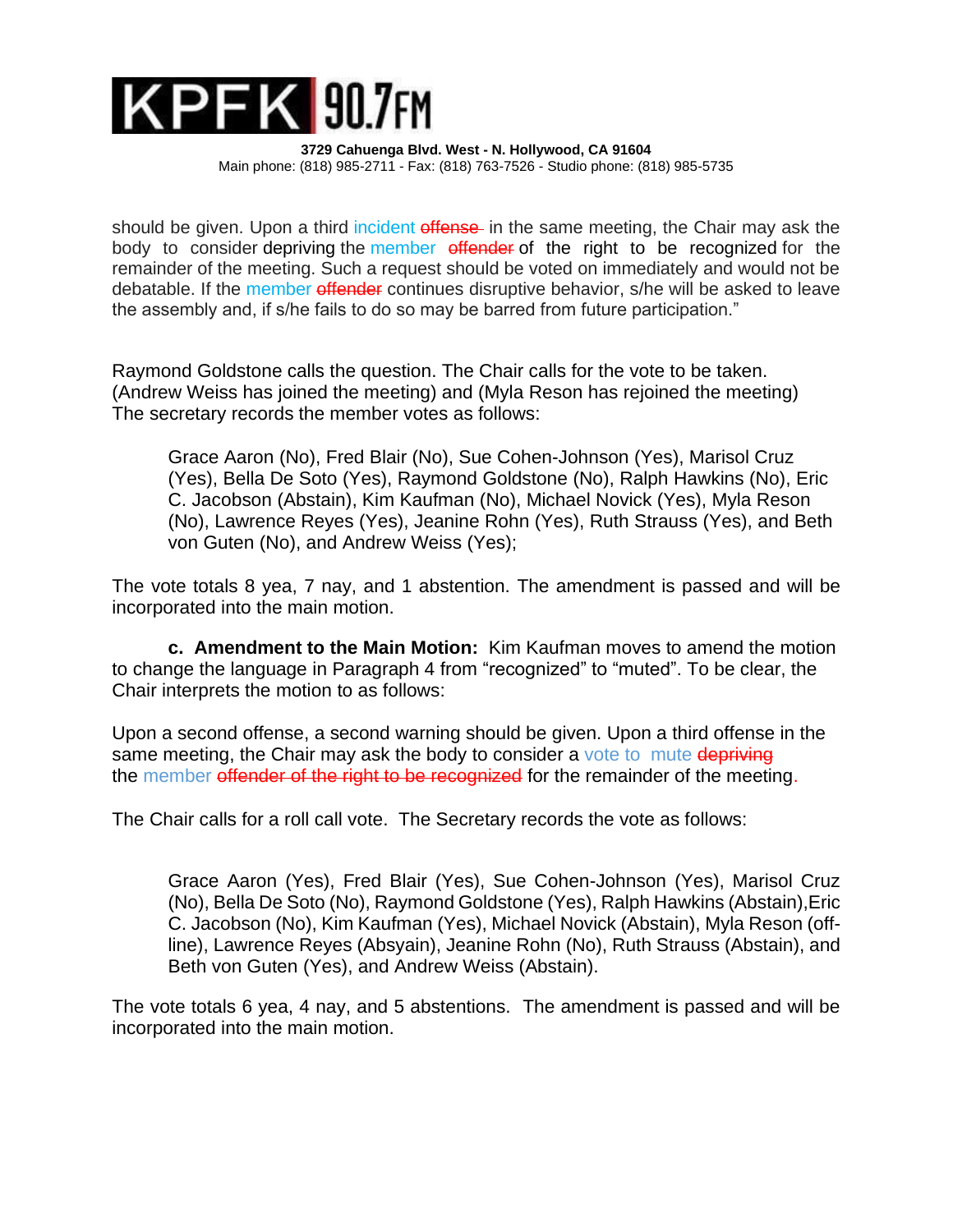

**3729 Cahuenga Blvd. West - N. Hollywood, CA 91604** Main phone: (818) 985-2711 - Fax: (818) 763-7526 - Studio phone: (818) 985-5735

**d. Main Motion:** The Chair reads the motion, as amended, to modify language in Paragraph 4 of the Rules of Decorum adopted by the LSB April 17, 2016. .

Moved that the current text in Paragraph 4 be changed to read as follows:

"4. Upon a first minor incident offense (interrupting a speaker, for example) the Chair would give the member offender a warning. Upon a second incident offense, a second warning should be given. Upon a third incident offense in the same meeting, the Chair may ask the body to consider a vote to mute depriving the member of the right to be recognized for the remainder of the meeting. Such a request should be voted on immediately and would not be debatable. If the member offender continues disruptive behavior, s/he will be asked to leave the assembly and, if s/he fails to do so may be barred from future participation."

Grace Aaron calls the question. The Chair orders a roll call vote. The Secretary records the vote:

Grace Aaron (Yes), Fred Blair (Yes), Sue Cohen-Johnson (Yes), Marisol Cruz (No), Bella De Soto (Yes), Raymond Goldstone (Yes), Ralph Hawkins (Yes),Eric C. Jacobson (No), Kim Kaufman (Yes), Michael Novick (Yes), Myla Reson (offline), Lawrence Reyes (Yes), Jeanine Rohn (Yes), Ruth Strauss (Yes), and Beth von Guten (Yes), and Andrew Weiss (Abstain).

The vote totals 12 yea, 2 nay, and 2 abstentions. The motion passes and will be placed on the agenda for the next LSB meeting.

# **V. Draft Agenda for February LSB Meeting**

The proposed agenda for the next LSB meeting is not finalized; The Chair notes the main item of business will be to elect LSB members to represent KPFK on the various standing committees of the Pacifica National Board. In addition, there is a consensus among the members to establish a local Elections Committee. The Chair will co-ordinate with the Secretary to distribute an agenda as soon as possible.

## **VI. New Business**

**a.** Consideration of a motion by Bella De Soto to be reimbursed for petty cash expended in support of the December KPFK Town Hall broadcast.